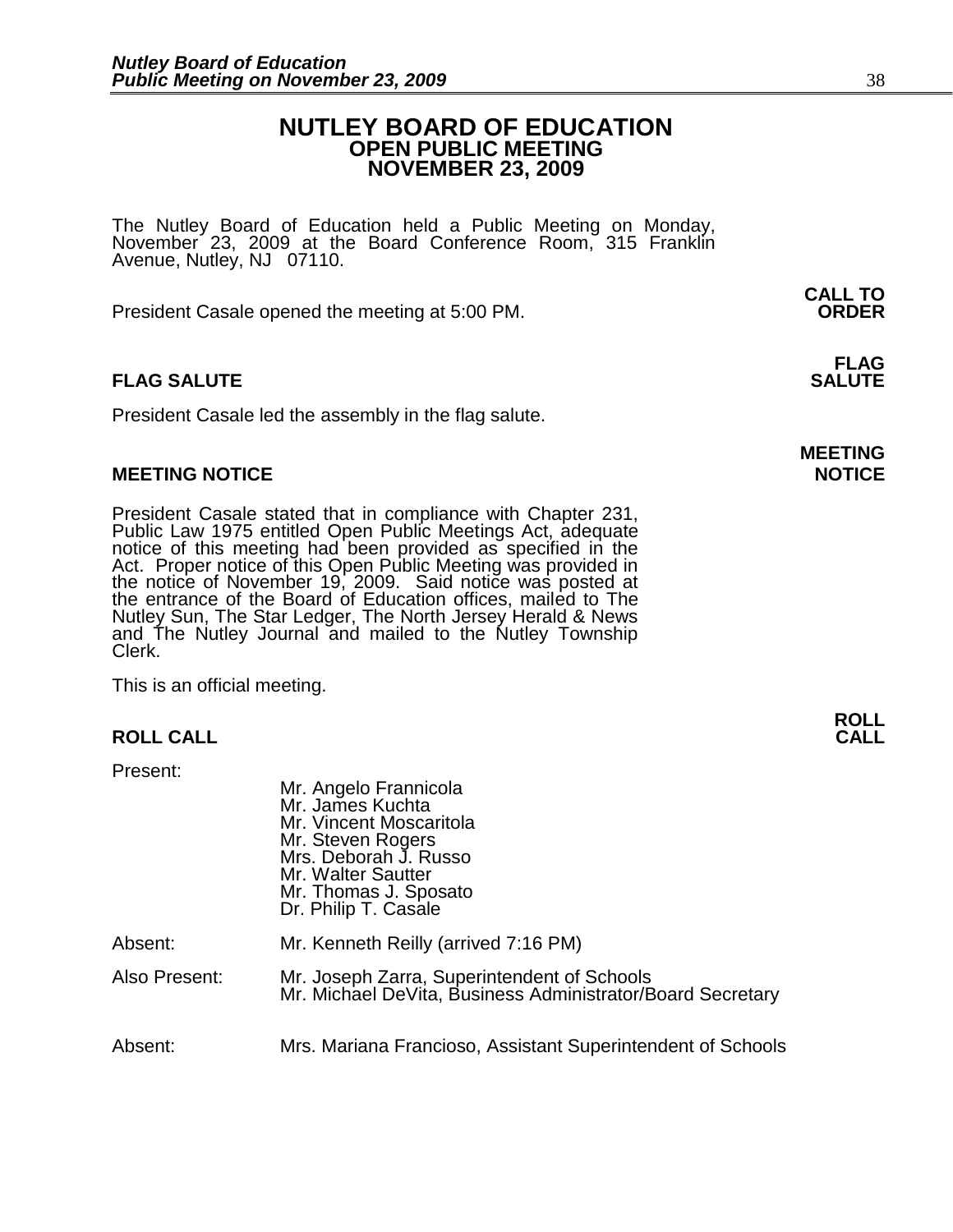# **MOTION TO ADJOURN TO EXECUTIVE SESSION**

At 5:05 PM Trustee Sposato moved and Trustee Kuchta seconded the following resolution:

WHEREAS, the Board of Education will be discussing matters exempt from public discussion pursuant to N.J.S.A. 10:4-12,

NOW, THEREFORE, BE IT RESOLVED that the Board of Education recess to Closed Executive Session at this time to discuss the following:

> Personnel Construction Legal Issues

BE IT FURTHER RESOLVED that the results of the discussions will be made public by inclusion on the agenda of a subsequent meeting of the Board of Education or when the reasons for discussing such matters in closed session no longer exist.

The motion was approved by voice vote.

### **RECONVENE MEETING RECONVENE**

At 8:05 PM Trustee Sposato moved, Trustee Frannicola seconded, and the Board unanimously approved by voice vote a motion to reconvene the public meeting.

The meeting reconvened in the JHWMS Choir Room located at 325 Franklin Avenue, Nutley, NJ.

#### **FLAG SALUTE & MOMENT OF SILENCE SALUTE**

President Casale led the assembly in the flag salute & moment of silence.

# **ROLL CALL**

Present:

 Mr. Angelo Frannicola Mr. James Kuchta Mr. Kenneth Reilly Mr. Steven Rogers Mrs. Deborah J. Russo Mr. Walter Sautter Mr. Thomas J. Sposato **Dr. Philip T. Casale** 

Absent: Mr. Vincent Moscaritola

# **EXECUTIVE**

**FLAG** 

**ROLL**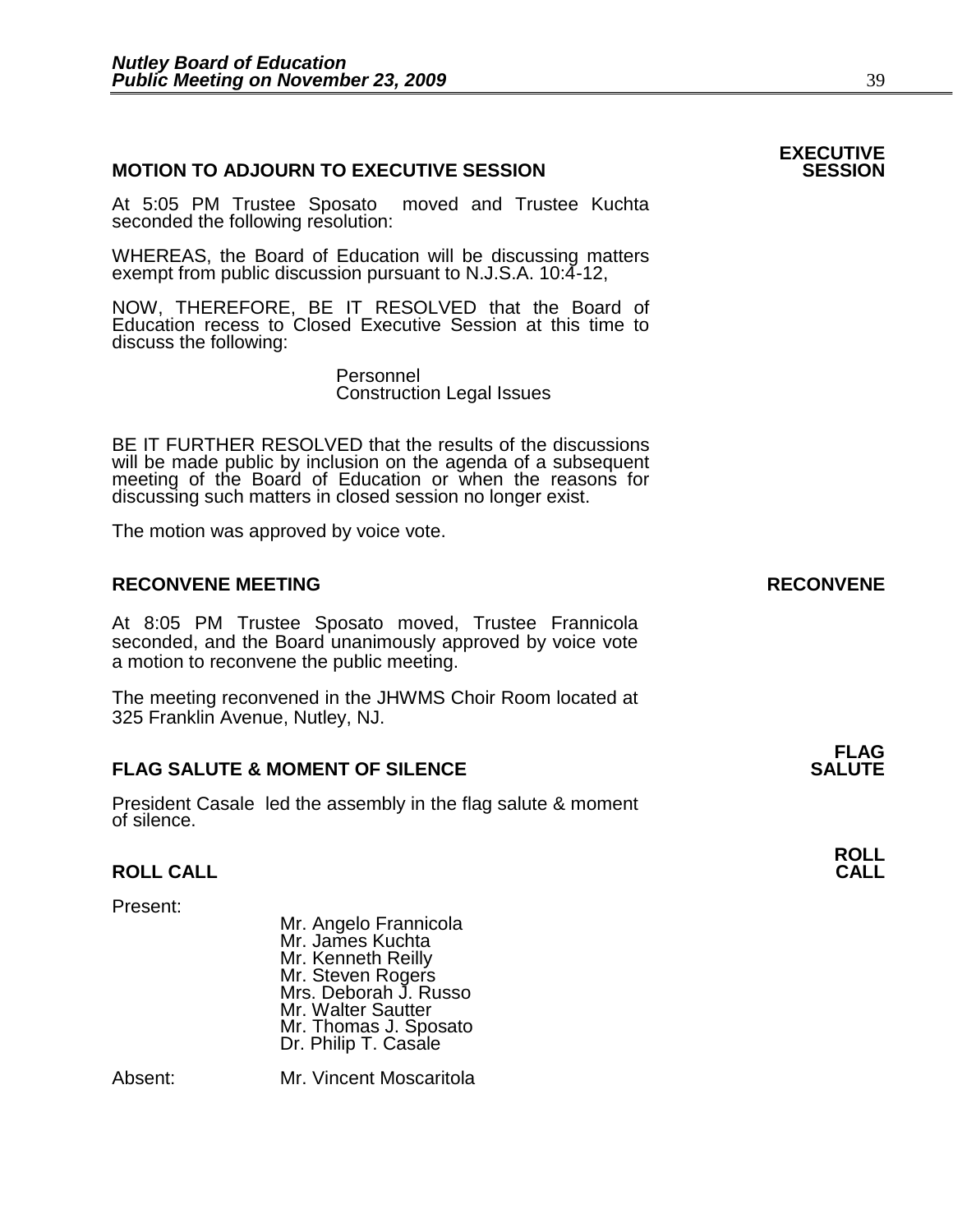| Also Present: | Mr. Joseph Zarra, Superintendent of Schools<br>Mr. Michael DeVita, Business Administrator/Board Secretary<br>Mr. Frank Pomaco, Board Attorney<br>Mr. Gary Vinci, Board Accountant<br>Ms. Stephanie Urso, Student Representative |
|---------------|---------------------------------------------------------------------------------------------------------------------------------------------------------------------------------------------------------------------------------|
| Also Absent:  | Mrs. Mariana Francioso, Assistant Superintendent of Schools                                                                                                                                                                     |

# **APPROVAL OF MINUTES APPROVE**

BE IT RESOLVED that the Board of Education approves the following minutes:

 Open Public Meeting – November 9, 2009 Closed Executive Session – November 9, 2009 Open Public Meeting – October 19, 2009 Closed Executive Session – October 19, 2009

Trustee Kuchta moved, Trustee Sposato seconded, and the Board minutes were approved with the following exception:

1. Trustee Frannicola abstained on the November 9, 2009 minutes.

#### **CORRESPONDENCE CORRESPONDENCE**

None

#### **SUPERINTENDENT'S REPORT SUPT'S REPORT A**

Mr. Zarra presented the Superintendent's Report dated November 23, 2009, Schedule A, which is appended to the minutes of this meeting, and briefly summarized its contents as well as other activities going on in the district.

Mr. Zarra introduced Mr. Maiello and Mr. Vitkovski from the Music Department who spoke about the Regional Music Festival and the marching bands accomplishments.

#### **BOARD SECRETARY'S REPORT**

Mr. DeVita spoke about the grant from the Italian American Committee on Education for \$29,000, a donation from the Lincoln School PTO for Smart Boards and the prescription drug benefits for the 2010 year.

Mr. DeVita introduced Mr. Vinci who explained the audit synopsis for year-end June 30, 2009.

**BOARD SECRETARY'S** 

# **OF MINUTES**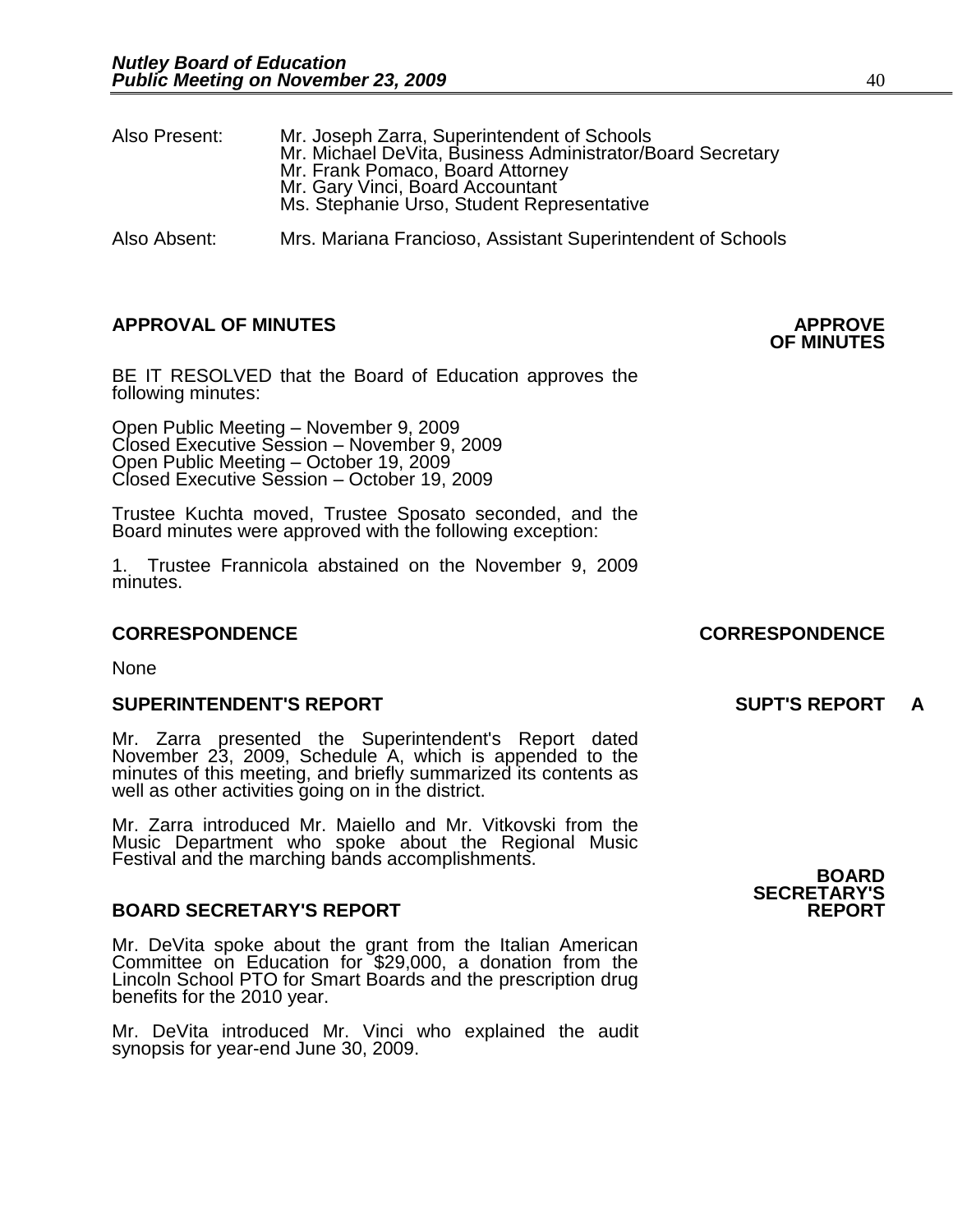### **COMMITTEE REPORTS REPORTS**

Trustee Kuchta – Finance Committee Trustee Reilly – Facilities Committee Stephanie Urso - Student Representative

### **HEARING OF CITIZENS (Resolutions Only)**

Resident Mike Russo asked for clarification on Schedule C, Appendix E, Appendix G and the salary of the Extended Day Coordinator.

Resident Alan Thomas asked for clarification on the Corrective Action Plan.

# **SUPERINTENDENT'S RESOLUTIONS** *SUPERINTENDENT'S*

Trustee Sposato moved, and Trustee Kuchta seconded, a motion that the Board approves Superintendent's Resolutions numbers 1 through 16 as listed below.

The Superintendent's Resolutions 1 through 16 were approved by roll call vote with the following exceptions:

- 1. Trustee Frannicola abstained on Resolution 7 Reappointments – Professional Staff and Resolution 11 – Reappointment – Director of the Extended Day Program.
- 2. Trustee Russo abstained on Resolution 10 Reappointments – Instructional Aides.

1. **RESIGNATION – BOE Extended day Program Child Care Instructor**

BE IT RESOLVED that the Board of Education approves the acceptance of the resignation of Mrs. Stephanie Mozeika, Child Care Instructor, effective October 16, 2009.

#### 2. **LEAVE OF ABSENCE – Teacher**

BE IT RESOLVED that the Board of Education approves a leave of absence in accordance with the New Jersey Family Leave Act for Mrs. Michelle Shahinian, effective December 17, 2009 through April 2, 2010 with a return date of April 5, 2010.

**RESOLUTIONS** 

### **RESIGNATION CHILD CARE INST.**

# **LEAVE OF ABSENCE TEACHER**

# **COMMITTEE**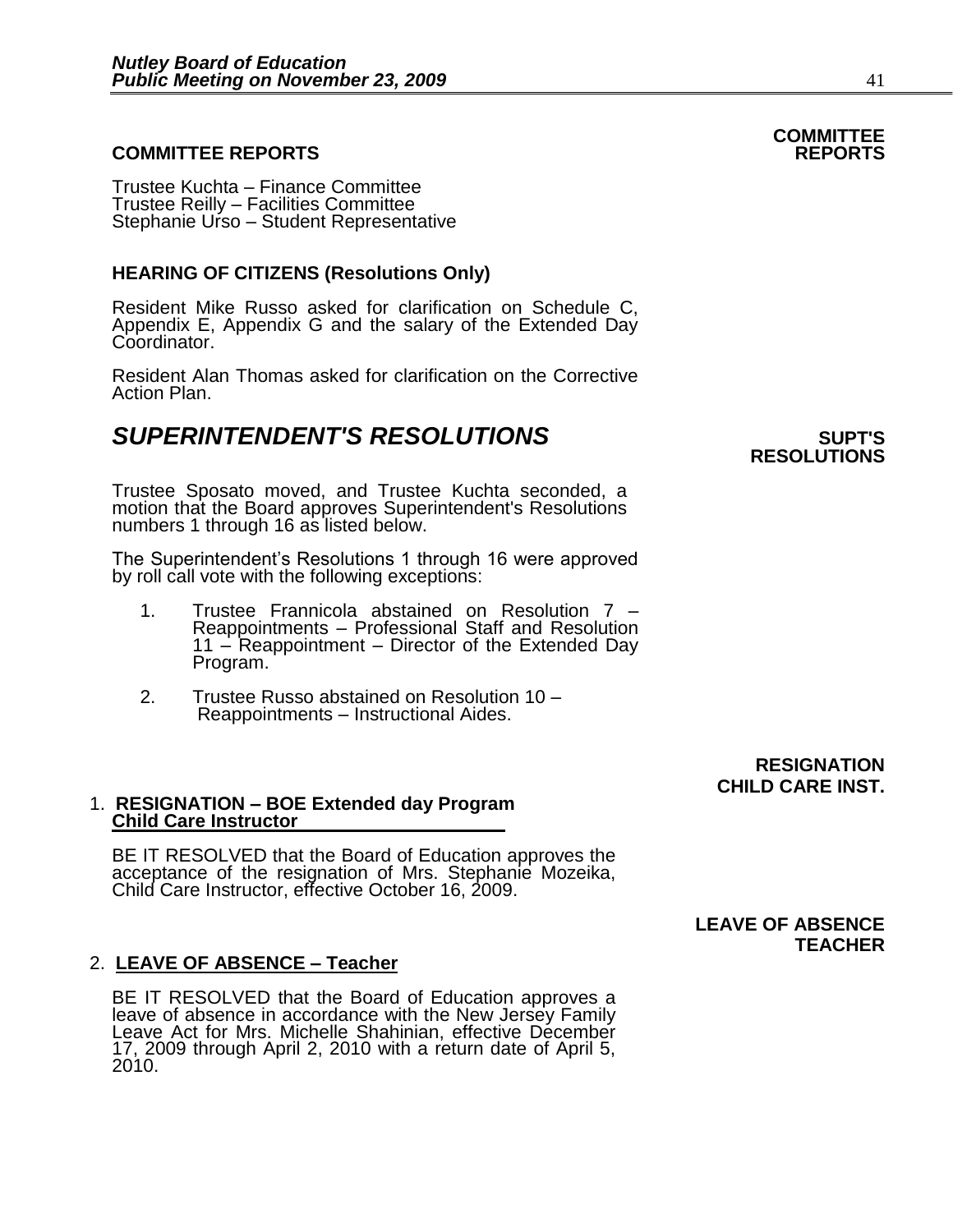# 3. **APPOINTMENT – Professional Staff**

BE IT RESOLVED that the Board of Education approves the appointment of Matthew Francello as teacher for the 2009/2010 school year, effective December 1, 2009, at the annual salary of \$46,373, B.A. Step 8, in accordance with the 2009/2010 Teachers' Salary Guide.

# 4. **APPOINTMENT – Volunteer Coach**

BE IT RESOLVED that the Board of Education approves the appointment of Mr. Christopher LaRocca for the position of Volunteer Hockey Coach for the 2009/2010 school year.

# 5. **APPOINTMENTS – Teacher Substitutes**

BE IT RESOLVED that the Board of Education approves the appointments of the teacher substitutes listed on the attached Schedule B for the 2009-10 school year.

# 6. **APPOINTMENTS – Substitute School Bus Driver**

BE IT RESOLVED that the Board of Education approves The following personnel as a substitute school bus driver for the 2009-10 school year:

Sara Cardell

# 7. **REAPPOINTMENTS – Professional Staff**

BE IT RESOLVED that the Board of Education approves the reappointment of the professional staff listed on the attached Schedule C for the 2009-10 school year on the salary guide at the classification, step and annual salary as indicated in accordance with the 2009-10 Teachers' Salary Guide.

#### 8. **REAPPOINTMENTS – Non-Tenured Teachers**

BE IT RESOLVED that the Board of Education approves the reappointment of the non-tenured teachers listed on the attached Schedule D for the 2009-10 school year on the salary guide at the classification, step and annual salary as indicated in accordance with the 2009-10 Teachers' Salary Guide.

**APPOINT VOL. COACH** 

**APPOINT TEACHER SUBS** 

> **APPOINT BUS SUB**

**REAPPOINT PROF. STAFF** 

**REAPPOINT NON-TENURED TEACHERS**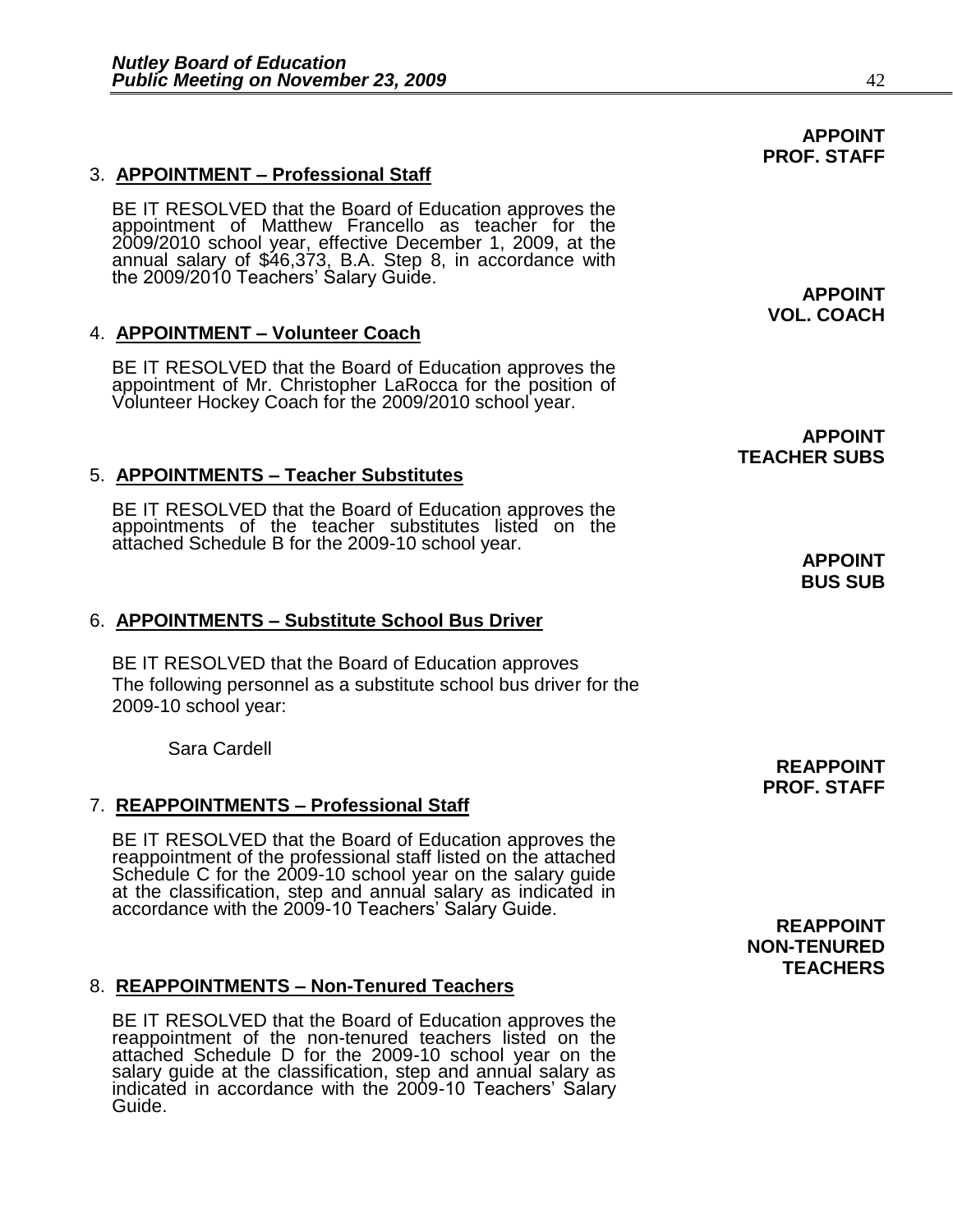# 9. **REAPPOINTMENTS – Secretarial/Clerical Personnel**

BE IT RESOLVED that the Board of Education approves the reappointment of the personnel listed on the attached Schedule E for the 2009-10 school year at the salaries agreed upon and in accordance with the step and annual salary as indicated in accordance with the 2009-10 Secrétarial Salary Guide.

### 10. **REAPPOINTMENTS – Instructional Aides**

BE IT RESOLVED that the Board of Education approves the reappointment of the instructional aides listed on the attached Schedule F for the 2009-10 school year at the classification and step as indicated in accordance with the 2009-10 Secretarial Salary Guide.

# 11. **REAPPOINTMENT – Director of the Extended Day Program**

BE IT RESOLVED that the Board of Education approves the reappointment of Mrs. Maria Cervasio as the Director of the Extended Day Program, for the period July 1, 2009 through June 30, 2010, retroactive to July 1, 2009 in the amount of \$98,121.00.

# 12. **EXTRA COMPENSATION**

BE IT RESOLVED that the Board of Education approves the following personnel be paid extra compensation in the amounts indicated for services rendered:

#### **PAYMENT FOR HEALTH DYNAMICS CLASSES – Month of October, 2009**

Katianne Oakley (Gratz) \$250.00

### **PAYMENT FOR TEACHING EXTRA CLASSES – High School**

| Steven DiGregorio         | \$675.00 (15 classes) |
|---------------------------|-----------------------|
| <b>Christopher Rosati</b> | 630.00 (14 classes)   |
| Gerald Ryan               | 720.00 (16 classes)   |

**REAPPOINT INSTRUCTIONAL AIDES** 

**REAPPOINT DIRECTOR OF EXTENDED DAY** 

 **EXTRA COMP** 

**REAPPOINT SEC./CLERICAL PERSONNEL**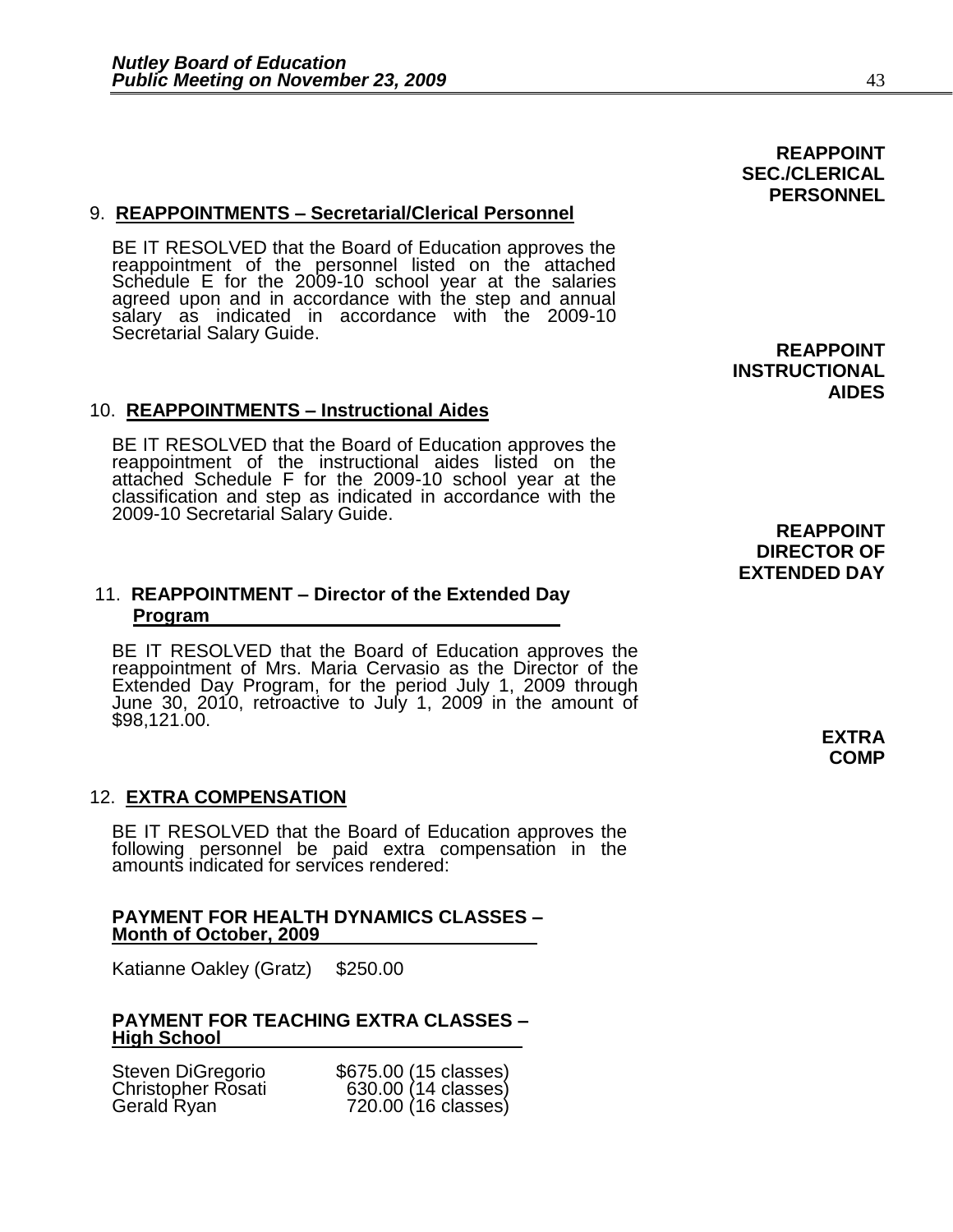#### **PAYMENT FOR ZERO PERIOD FALL SAT REVIEW CLASSES September and October, 2009**

| \$924.00 |
|----------|
| 252.00   |
| 252.00   |
| 966.00   |
|          |

#### **PAYMENT FOR FALL EVENING SAT REVIEW CLASSES – September 21, 23, 28, 30 October 5, 7, 14, 19, 21, 28 and November 2, 2009**

| Jessica Mabel          | \$1,187.67 |
|------------------------|------------|
| Katie O'Keeffe         | 1,187.67   |
| <b>Cheryl Rossillo</b> | 1,187.67   |

#### **PAYMENT FOR PROCTORING PSAT TESTING-October 17, 2009**

| Kent Bania<br>Cindy Bravaco    | \$374.40<br>125.97 |
|--------------------------------|--------------------|
| Joseph Cimo<br>Shanna DiCristo | 143.96<br>143.96   |
| Tracy Egan                     | 152.96             |
| John Falduti                   | 143.96             |
| John Gulardo                   | 188.95             |
| Barbara Hirsch                 | 134.96             |
| Ryan McMullen                  | 143.96             |
| Dana Minervini                 | 143.96             |
| Katie O'Keeffe                 | 89.98              |
| Linda Posternock               | 152.96             |
| <b>Eric Puzio</b>              | 143.96             |
| Donna Saitta                   | 134.96             |
| <b>Janet Salvatoriello</b>     | 134.96             |
| <b>Peter Smith</b>             | 116.97             |
| Joseph Tagliareni              | 251.93             |
| Lisa Vallo                     | 143.96             |

#### **CENTRAL DETENTION COVERAGE – Month of October, 2009**

#### **High School**

| 58.50  |
|--------|
| 58.50  |
| 78.00  |
| 39.00  |
| 117.00 |
| 78.00  |
| 58.50  |
|        |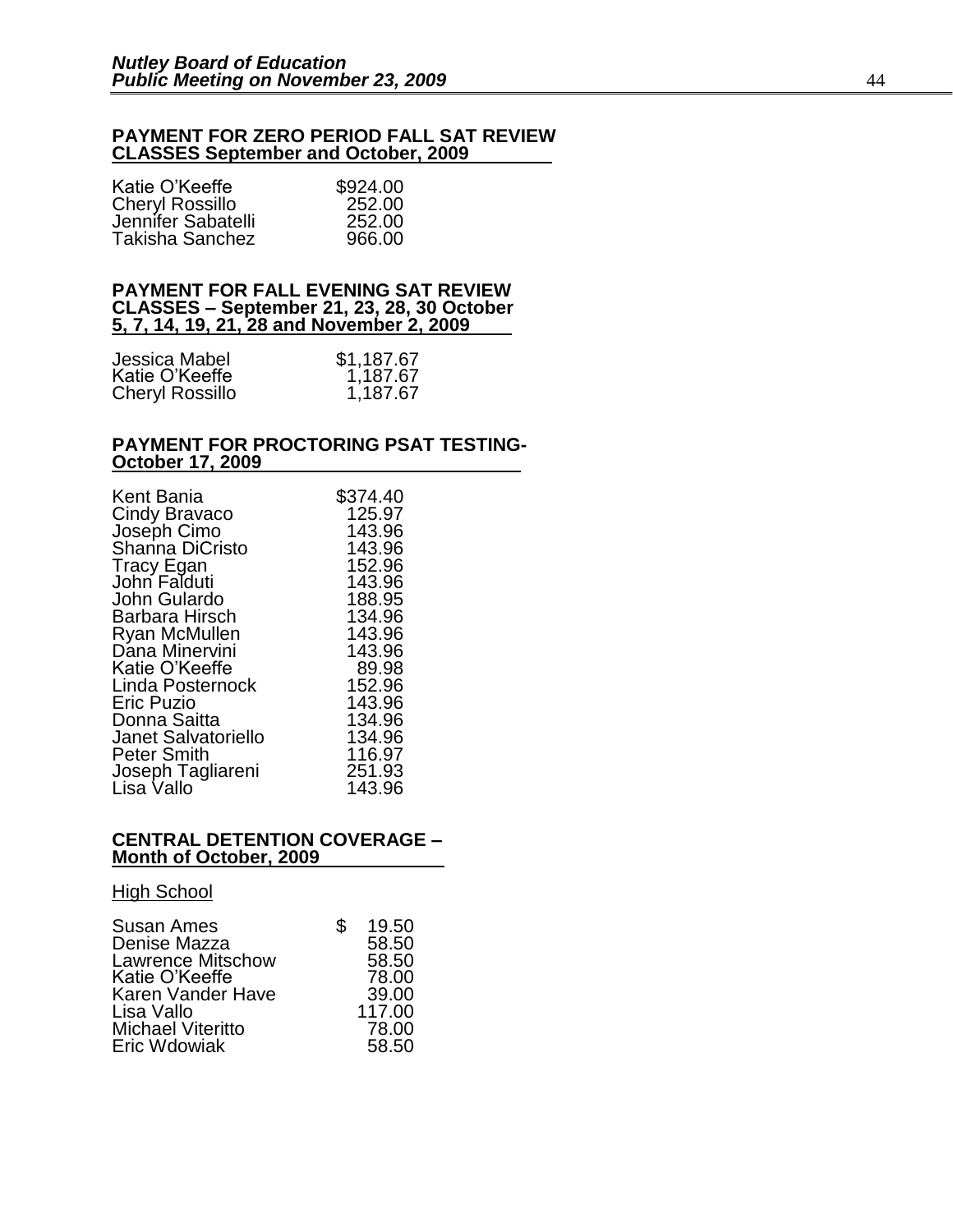#### JHW Middle School

| 39.00 |
|-------|
| 78.00 |
| 97.50 |
| 19.50 |
| 78.00 |
| 58.50 |
|       |

#### **SATURDAY MORNING SUSPENSIONS – Month of October, 2009**

#### JHW Middle School

| Joseph Cappello | \$163.02 |
|-----------------|----------|
| Tracy Egan      | 81.51    |
| Jenny Lombardo  | 81.51    |

# **LONGEVITY PAY**

### 14. **LONGEVITY PAY**

BE IT RESOLVED that the Board of Education approves the following longevity payments:

| Glenn Farese | $-$1,400$ (prorated) Eff. Nov. 1, 2009 (10 yrs.)                  |
|--------------|-------------------------------------------------------------------|
| Dora Farro   | $-$1,325$ (prorated) Eff. Dec. 1, 2009 (10yrs.)                   |
|              | Peggy Hollywood -\$1,700 (prorated) Eff. Dec. 1,2009 (15 yrs.)    |
|              | Phillip Siculietano -\$1,400 (prorated) Eff. Dec.1,2009 (15 yrs.) |
| David Staub  | $-$1,700$ (prorated) Eff. Sept. 1,2009 (12 yrs.)                  |

# 15. **TRANSFER OF PERSONNEL**

BE IT RESOLVED that the Board of Education approves, upon the recommendation of the Superintendent of Schools, the following transfer:

Name From To

Mary Venable Lincoln High School

# **SPECIAL CLASS PLACEMENT**

# 16. **SPECIAL CLASS PLACEMENT – Educationally Disabled Student**

BE IT RESOLVED that the Board of Education authorizes the attendance of students in out-of-district special education classes for the 2009/2010 school year as follows:

#### **TRANSFER PERSONNEL**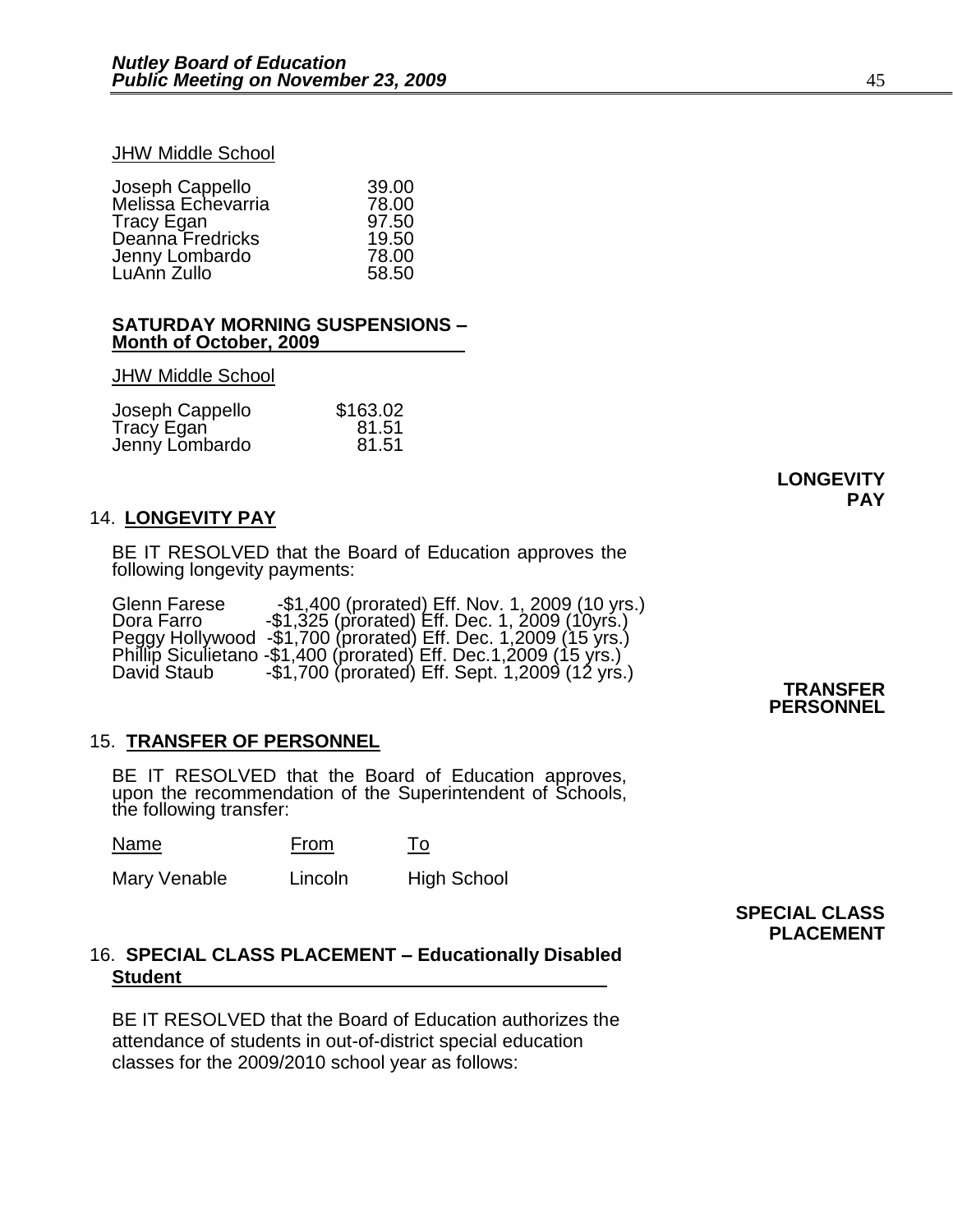| School                                                    | No. of<br><b>Students</b> | Classification | Eff.<br>Date | Tuition              |
|-----------------------------------------------------------|---------------------------|----------------|--------------|----------------------|
| Essex Cty. Voc.<br>W.Caldwell, NJ                         | 1                         | <b>SLD</b>     | 9/3/08       | \$4,552.00           |
| Springboard Pro.<br>Bergen Co.<br><b>Special Services</b> | -1                        | SLD            | 10/5/09      | \$43,377.56          |
| Children's Inst.<br>Verona, NJ                            | 1                         | Autistic       |              | 10/26/09 \$39,158.69 |

# **BOARD SECRETARY'S RESOLUTIONS** RESOLUTIONS

Trustee Kuchta moved, Trustee Russo seconded, a motion that the Board approves the Board Secretary's Resolutions numbers 1 through 19 as listed below.

Upon a roll call vote Resolutions numbers 1 through 19 were approved with the following exceptions:

- 1. Trustees Frannicola, abstained on check no. 081566 on the Bill List.
- 2. Trustee Rogers voted "No" on all cable and communications bills.
- 3. Trustee Sautter abstained on Resolution 2 Bills and Mandatory payments.

# 1. **CERTIFICATION OF MAJOR ACCOUNT FUND STATUS**

BE IT RESOLVED that pursuant to NJAC 6A:23-2.11(c) 4, the Nutley Board of Education certifies that as of October 31, 2009, after review of the Secretary's monthly financial report (Appropriations section) and upon consultation with the appropriate district officials, to the best of its knowledge no major account or fund has been over-expended in violation of NJAC 6A:23-2.11(b) and that sufficient funds are available to meet the district's financial obligations for the remainder of the fiscal year. (Major funds are General Fund, Capital Projects and Debt Service.)

# **2. BILLS AND MANDATORY PAYMENTS**

BE IT RESOLVED that the Board of Education approves the payment of bills and mandatory payments dated November 23, 2009 in the total amount of \$5,973,860.03 (Appendix C).

**BOARD SECRETARY'S**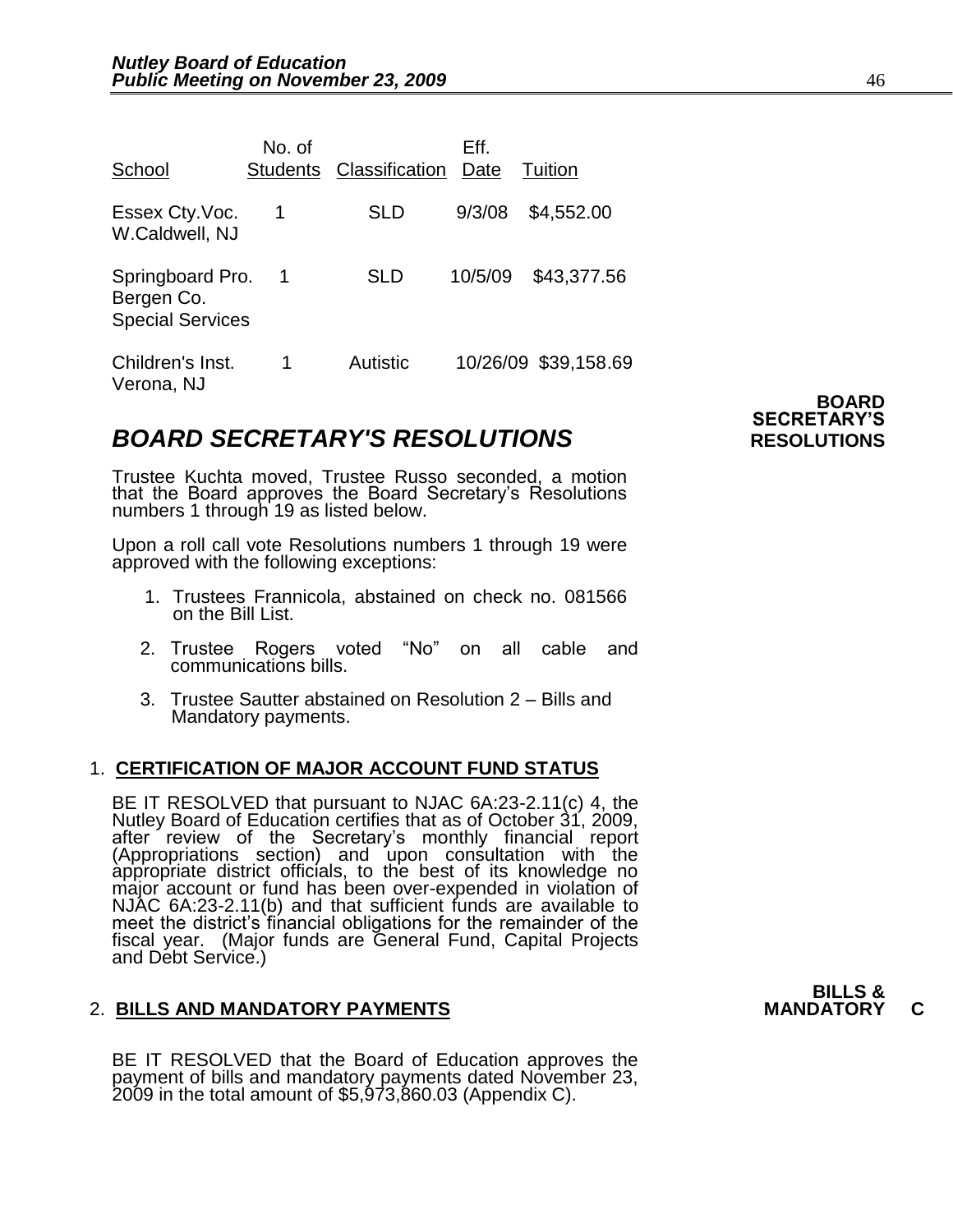#### 3. **REQUESTS FOR USE OF SCHOOL BUILDINGS AND USE OF BUILDINGS D**  REQUESTS FOR USE OF SCHOOL BUILDINGS AND USE OF BUILDINGS<br>GROUNDS AND GROUNDS

BE IT RESOLVED that the Board of Education approves the requests for the use of school buildings and grounds (Appendix D), that conform to the rules and regulations set by the Board of Education.

# 4. **TRANSFER SCHEDULE TRANSFER E**

 BE IT RESOLVED that the Board of Education approves, in compliance with NJAC 6A:23-2.11(c)3ii, and NJSA 18A:22-8-1, the transfers in the 2009-10 budget dated October 31, 2009 in the amount of \$56,320.21 as appended (Appendix E).

# 5. **APPROVAL OF TRAVEL LIST APPROVAL F**

BE IT RESOLVED that the Board of Education approves the travel list and all expenses per (Appendix F).

#### 6. **APPROVAL OF FIELD TRIPS**

BE IT RESOLVED that the Board of Education approves the field trip list and all expenses per (Appendix G).

#### 7. **APPROVAL OF CHANGE ORDERS – EXTERIOR FAÇADE REPAIRS AT RADCLIFFE ELEMENTARY SCHOOL**

BE IT RESOLVED that the Board of Education approves the following change orders, on file in the Business Office, for the Exterior Façade Repairs at Radcliffe Elementary School to A&S Restoration:

Change Order No. 1 – \$ 1,416.00

Change Order No. 2 – \$(1,888.00)

#### **APPROVE PARTIAL PAY WOJCHIK ELECTRIC**

#### 8. **APPROVAL OF PARTIAL PAYMENT TO WOJCHIK ELECTRIC**

BE IT RESOLVED that the Board of Education approves partial payment in the amount of \$5,274.40 to Wojchik Electric for the Spring Garden School Project as per the recommendation of the Board's Architect and Construction Manager.

**SCHEDULE** 

**TRAVEL LIST** 

 **APPROVAL FIELD TRIPS G** 

#### **APPROVE CHANGE ORDERS**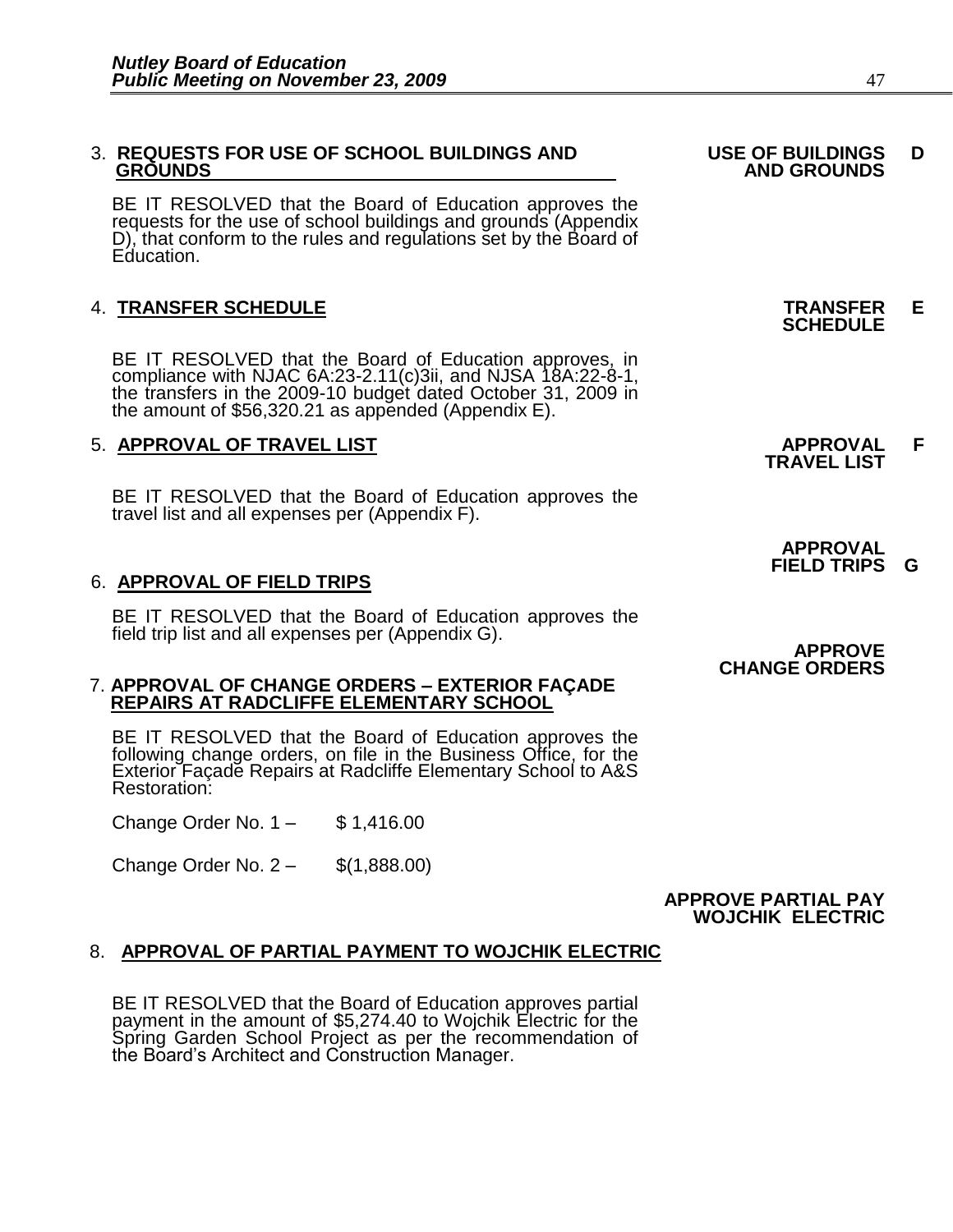# **APPROVE PARTIAL PAY SUNNYFIELD CORPORATION**

### 9. **APPROVAL OF PARTIAL PAYMENT TO SUNNYFIELD CORPORATION**

BE IT RESOLVED that the Board of Education approves partial payment in the amount of \$104,174.00 to Sunnyfield Corporation for the Spring Garden School Project as per the recommendation of the Board's Architect and Construction Manager.

**APPROVE PARTIAL PAY B&B IRON WORKS, INC.** 

# 10. **APPROVAL OF PARTIAL PAYMENT TO B&B IRON WORKS, INC.**

BE IT RESOLVED that the Board of Education approves partial payment in the amount of \$4,680.00 to B&B Iron Works, Inc. for the Spring Garden School Project as per the recommendation of the Board's Architect and Construction Manager.

#### **APPROVE PARTIAL PAY GPC, INC.**

# 11. **APPROVAL OF PARTIAL PAYMENT TO GPC, INC.**

BE IT RESOLVED that the Board of Education approves partial payment in the amount of \$207,345.29 to GPC, Inc. for the Spring Garden School Project as per the recommendation of the Board's Engineer and Construction Manager.

**APPROVE PARTIAL PAY A&S RESTORATION CORP.** 

#### 12. **APPROVAL OF PARTIAL PAYMENT TO A&S RESTORATION CORP.**

BE IT RESOLVED that the Board of Education approves partial payment in the amount of \$153,000 to A&S Restoration Corp. for the Exterior Façade Repairs – Radcliffe School as per the recommendation of the Board's Engineer and Construction Manager.

**SCHOOL BUS EMERGENCY EVACUATION DRILLS H** 

# 13. **SCHOOL BUS EMERGENCY EVACUATION DRILLS**

BE IT RESOLVED that the Board of Education approves the emergency school bus evacuation drills in accordance to the New Jersey Administrative code NJAC 6A: 27-11.2 as per (Appendix H).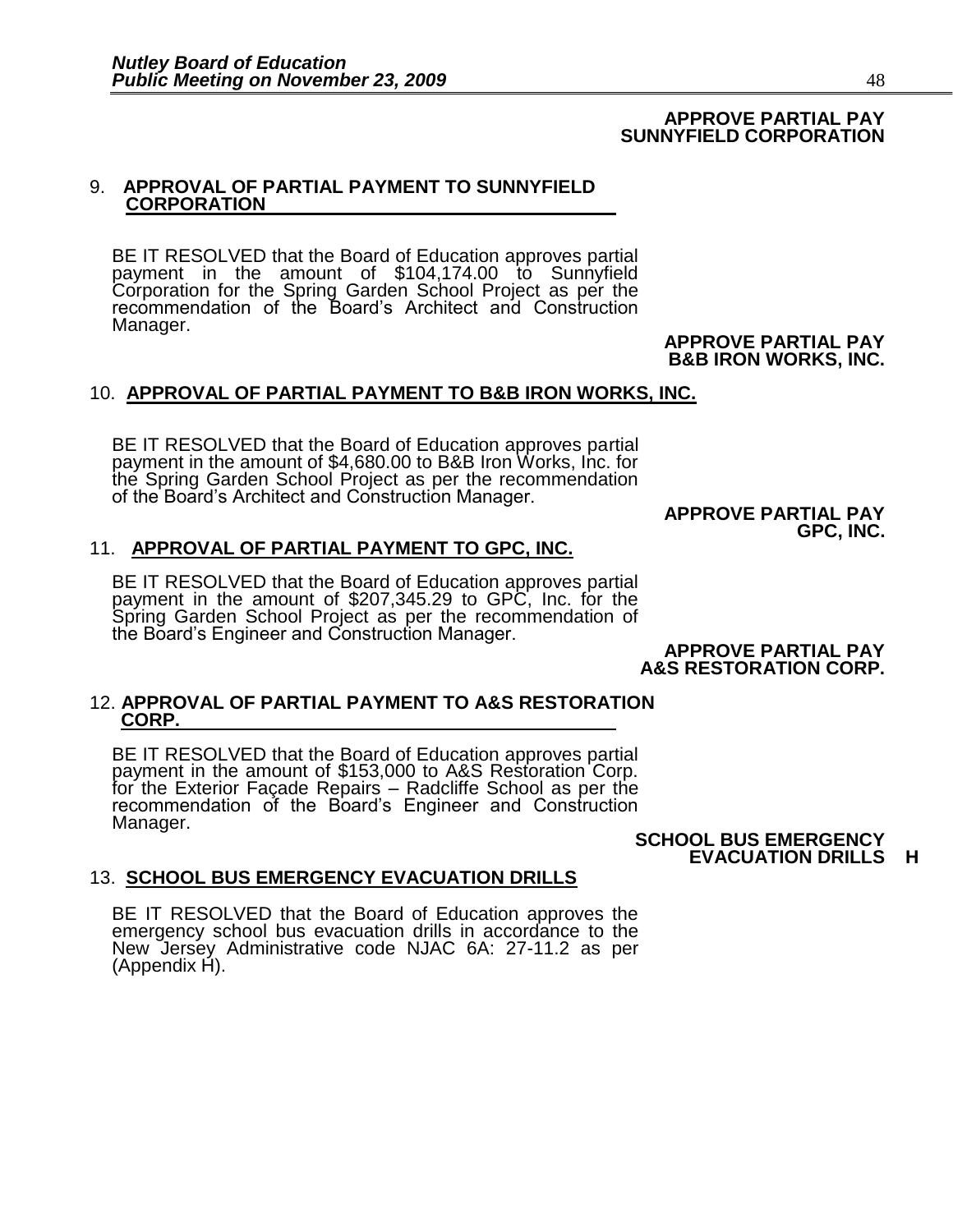#### 14. **APPROVAL OF AGREEMENT FOR PROVISION OF PRESCRIPTION DRUG BENEFITS**

BE IT RESOLVED by the Nutley Board of Education that the President and Board Secretary be and are hereby authorized to execute an agreement with Benecard Services, Inc. to provide fully funded prescription drug management services for the period January 1, 2010 through December 31, 2010 at the monthly rate of \$34.46 per eligible employee.

# 15. **ACCEPTANCE OF GRANT**

BE IT RESOLVED that the Board of Education accepts the Italian Program Grant from the Italian American Committee on Education in the amount of \$29,000 to be spent on Italian World Language Classes.

### **ADOPTION OF POLICIES 1ST READING**

#### 16. **ADOPTION OF POLICIES (First Reading)**

BE IT RESOLVED that the Board of Education adopts the following policies (first reading) on file in the Business Office :

- Policy 1120 Employment of Chief School Administrator
- Policy 2467 Surrogate Parents and Foster Parents
- Policy 3159 Teaching Staff Member/School District Reporting **Responsibilities**
- Policy 5512.01 Harassment, Intimidation and Bullying
- Regulation R 5512 Reporting Procedure Hazing and or Harassment, Intimidation or Bullying
- Policy 8421 Crisis Management Policy/Lockdown/Shelter in Place
- Policy 8760 Pupil Accident Insurance

# **ACCEPT DONATION**

#### 17. **ACCEPTANCE OF DONATION**

BE IT RESOLVED that the Board of Education approves the acceptance of a donation from the Lincoln PTO in the amount \$13,889 to be used for the purchase of four Smart Boards.

# **ACCEPT GRANT**

#### **APPROVE PRESCRIPTION DRUG BENEFITS**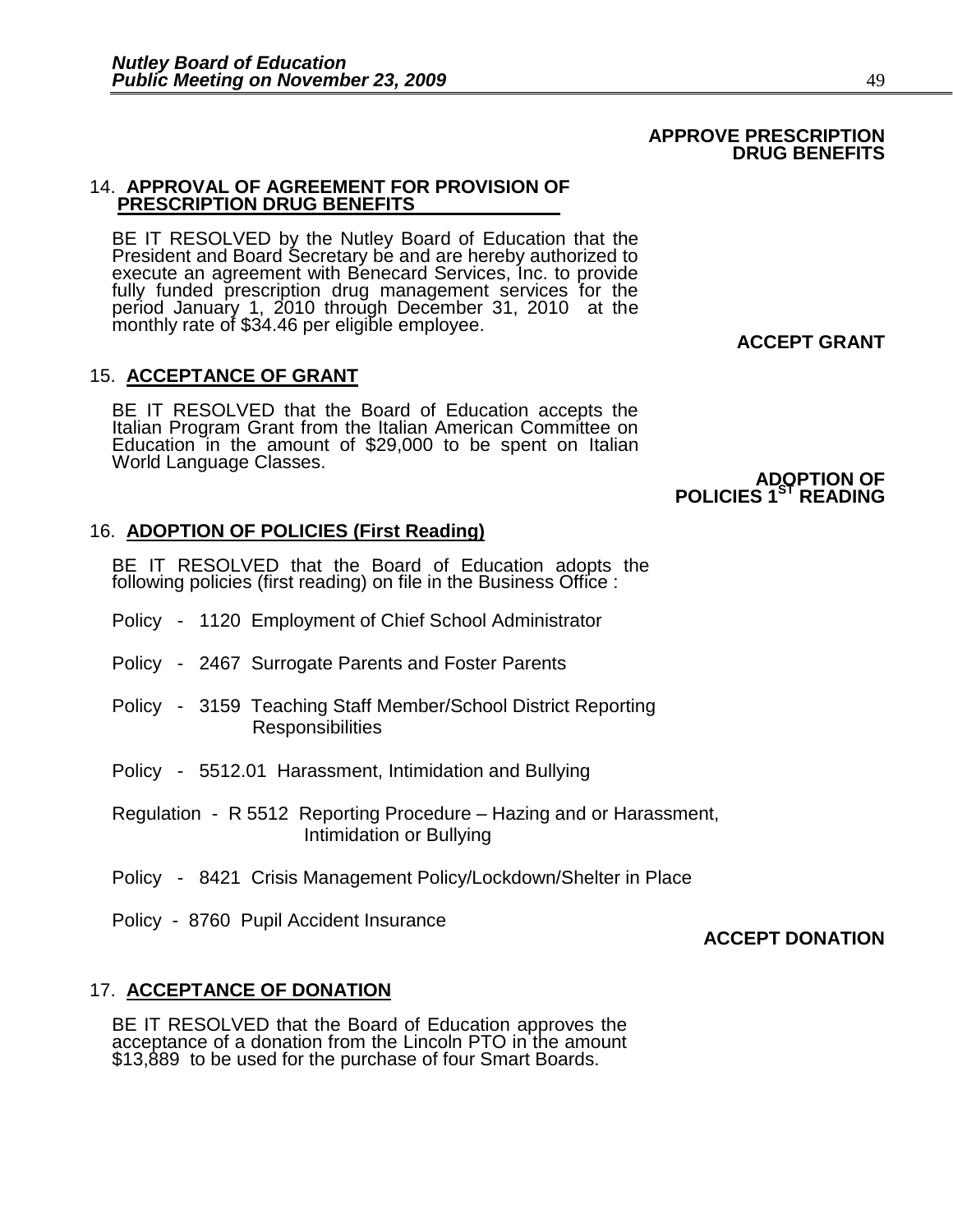#### **COMPREHENSIVE ANNUAL FINANCIAL REPORT/AUDIT**

### 18. **COMPREHENSIVE ANNUAL FINANCIAL REPORT/AUDIT**

WHEREAS, the district has prepared the Comprehensive Annual Financial Report for the 2008-09 school year, and

WHEREAS, the audit of the financial records of the school district for the 2008-09 school year has been made, according to the requirements of Title 18A, by the firm of Lerch, Vinci & Higgins, and

WHEREAS, copies of a synopsis of this audit have been made available to the public,

NOW, THEREFORE, BE IT RESOLVED, That the Board of Education accepts the 2008-09 Comprehensive Annual Financial Report and the report of the independent auditors, which includes the audit recommendations which were read aloud and discussed at the public board meeting of November 23, 2009 , and

BE IT FURTHER RESOLVED, That the Board approves the Corrective Action Plan as per (Appendix I) responding to the recommendations of the auditor and that a copy of the Corrective Action Plan be submitted, as required, to the County Superintendent of Schools.

**APPROVAL OF SERVICE PROVIDERS** 

# 19. **APPROVAL OF SERVICE PROVIDERS**

BE IT RESOLVED that the Board of Education approves the following service providers for OT/PT, Speech, Music Therapy, ABA Therapy, Behavioral Consultation, Therapeutic Recreation and Substance Abuse Centers:

ABA Skills Alpine Learning Group Behavior Therapy Assoc. Bergen County Special Services Bergen County Y & Jewish Community Center Caldwell Pediatric Therapy Ctr. Children's Therapy Center Concordia Learning Center at St. Joseph' School for the Blind DAYTOP Eden Institute Education Inc. Mark Faber, MD Esther Fridman Joseph Holahan, MD Nancy Holahan, MD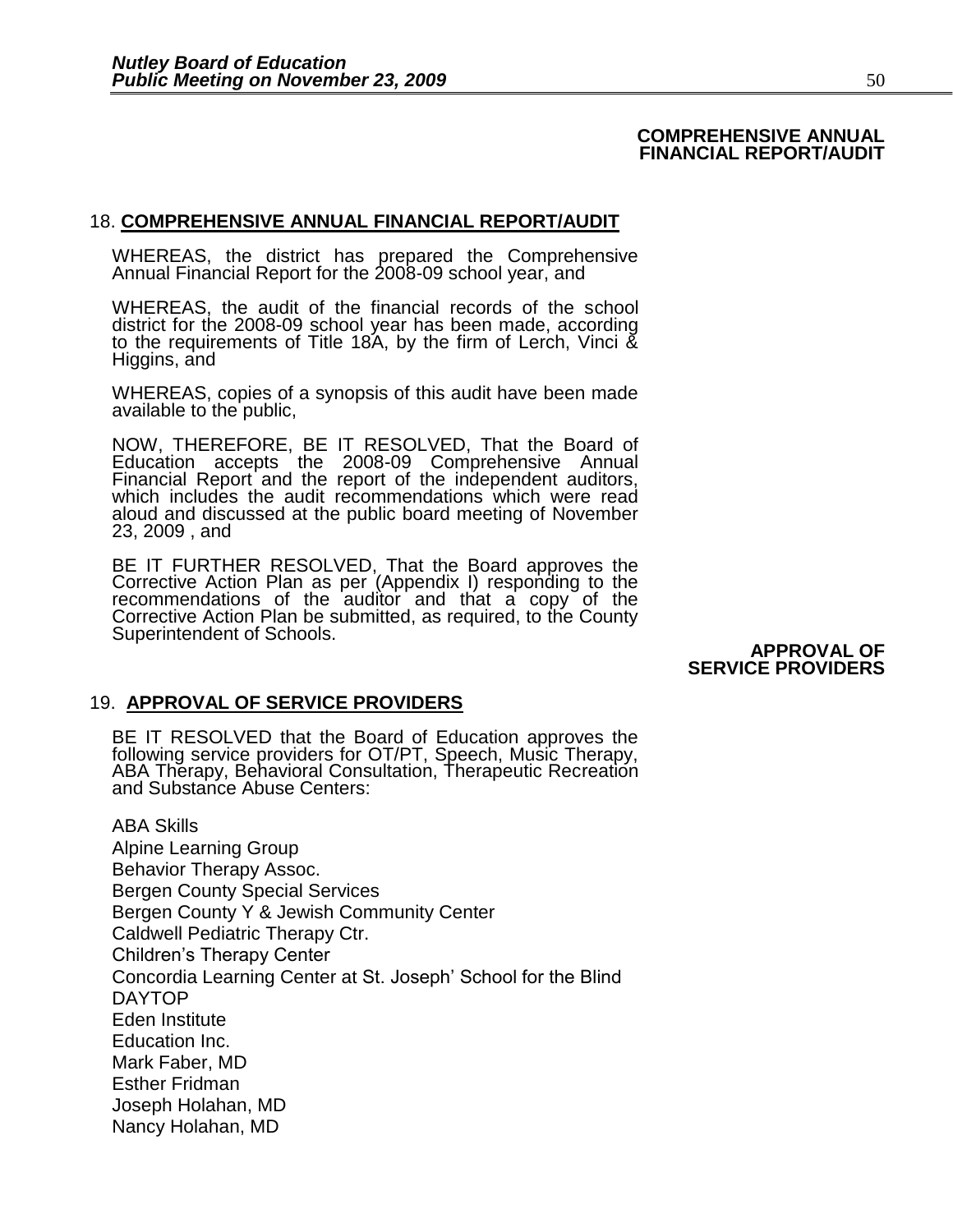St. Joseph's Hospital Immedicenter KDDS TOO, INC. North Jersey Outreach Kid Clan Services, Inc. Livingston Services Corporation Aparna Mallik, MD St. Joseph's Hospital MSU-Demonstration Program (The Children's Center) NJ Commission for the Blind & Visually Handicapped Nutley Child Development Therapy Assoc. Occupational Therapy Consultants, Inc. Poorvi Patel, MD St. Joseph's Hospital P.E.S.I. (Professional Education Services Inc) Platt Psychiatric Associates Rickard Rehabilitation Services, Inc. Saint Clare's Hospital Spectrum Consulting, Inc. Bonnie Stoeckel Tempo Music therapy Service, LLC Therapeutic Options United Speech Services, Inc Valerie Verde, MD Hong Wang

# **MEMORIAL**

#### 20. **MEMORIAL Mrs. Phyllis Gamba**

WHEREAS, it is with a sense of deep sorrow and regret that the Nutley Board of Education records the death of Phyllis Gamba on November 4, 2009, and

WHEREAS, Mrs. Gamba had served the Nutley Board of Education as a Bus Driver for twenty-five years prior to her retirement in 2002, and

WHEREAS, Mrs. Gamba won the respect of all those with whom she came in contact for her dedication to the Nutley School District,

NOW, THEREFORE, BE IT RESOLVED, that the Board of Education of the Township of Nutley extends deepest sympathy to the members of her family, and

BE IT FURTHER RESOLVED , that this resolution be made a part of the minutes of this meeting and a copy sent to the members of her family.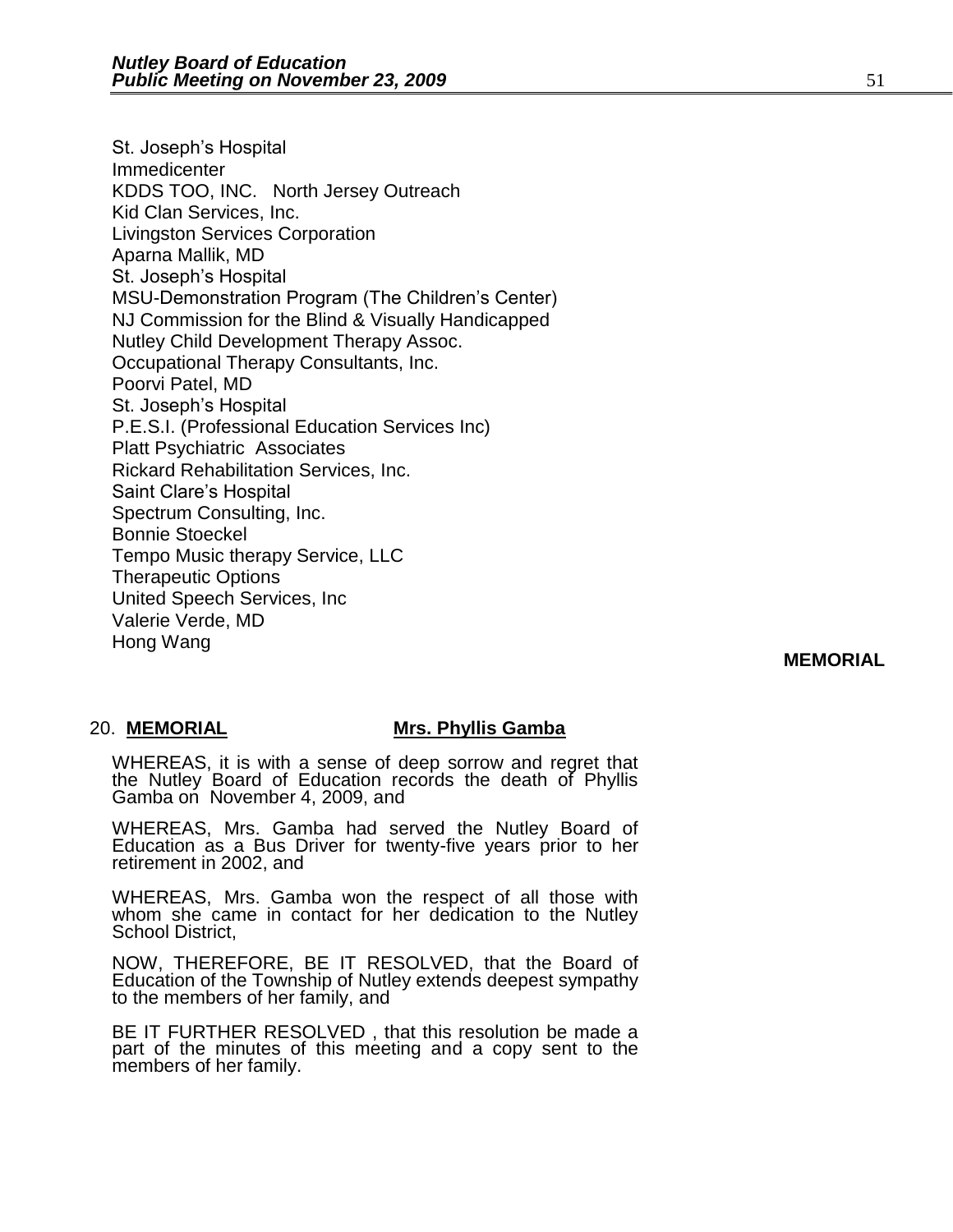#### **HEARING OF CITIZENS CITIZENS**

Resident Joan Rubino questioned the status of charging for detention and the impact on the budget for payment of professional dues.

Trustee Sautter read a statement about charging for detention.

Resident Terry Quirk, representative for the Nutley Parent Advocacy Network (NPAN), stated that she would like legal advice regarding payment for detention.

Resident Sue Zaccaro read a prepared statement regarding parents paying for detention.

Resident Jerry Parisi stated that payment for detention was visited 3 or 4 years ago with Strauss Esmay who is the Board's policy professionals.

A Board discussion ensued on charging for detention.

Resident Alan Thomas asked what was cut from sports and clubs.

Resident Mike Russo asked about a financial presentation, the Interim Business Administrators position, the website and the supporting documents on the agenda.

# **OLD BUSINESS**

# **OLD BUSINESS**

Trustee Sposato asked about the status of the Grant Writer.

Mr. Zarra spoke positively about our new food service provider, Chartwells, and the positive contributions they are making to the district.

Trustee Sposato asked about the employee contracts that will be coming up within the next year and who was not settled this year with their contracts.

President Casale stated that he would include volunteers to be on a committee to pick the next Business Administrator/Board Secretary for the school year 2010/2011.

# **NEW BUSINESS NEW BUSINESS**

# **HEARING OF**